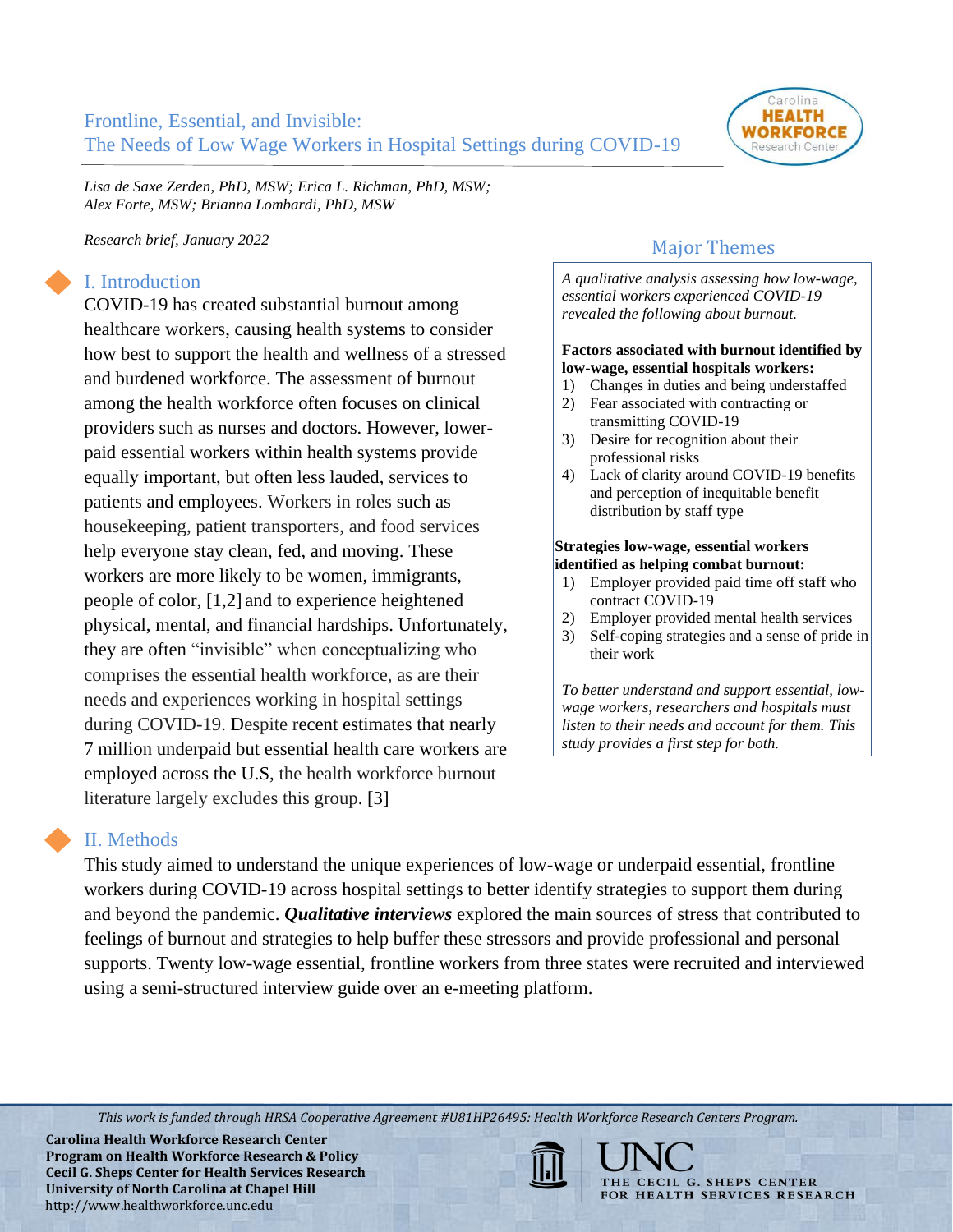Interviews focused on participants' work and educational background; levels of burnout they experienced, COVID-19 resources provided by their employer; homelife and job security, and one openended question: "what do you want people to know about your work during the pandemic?" All interviews were checked for accuracy and transcribed for thematic content analysis.

Total Sample N=20

- California  $(n=1)$
- Colorado  $(n=5)$
- North Carolina (n=14)

Work Environment of Interviewees

- 7 participants worked in environmental services (i.e., housekeeping),
- 6 in food services,
- 5 in patient transport, and two had front-desk roles.

On average, workers had been in their jobs for 5.8 years (ranging from 3 months to 20 years), and most (80%) had their jobs prior to the pandemic.

## III. Findings

**Findings**: All participants indicated that their basic needs were met (i.e., ability to pay for housing and utilities, did not run out of food in past month) yet qualitative analysis revealed more nuanced themes. Overall, seven themes were identified; four were common sources of burnout and three were protective factors (summarized below with illustrative quotes):

(1) **Changes in duties and being understaffed**: *"I had to work by myself upstairs and cook and do the cash register, so there was a lot more work to do, and less people… [T]hen we were cooking for staff and patients out of the same kitchen, so, definitely our workflow has changed."*

(2) **Fear of potentially contracting COVID-19 and risk in endangering others**: *"I do have a minor child with a preexisting condition. So, I have to be very careful when I come home it's not 'just come on and hug on me when I get home', it's completely different! And that makes me more careful at work, so I don't bring stuff home."*

(3) **Desire for recognition about the risks and importance of their jobs**: *"Especially in the hospital, I feel like a lot of the departments, they kind of look down on housekeeping because I don't think they understand ... what we really do, like we put ourselves in danger, every day, just like everyone else in*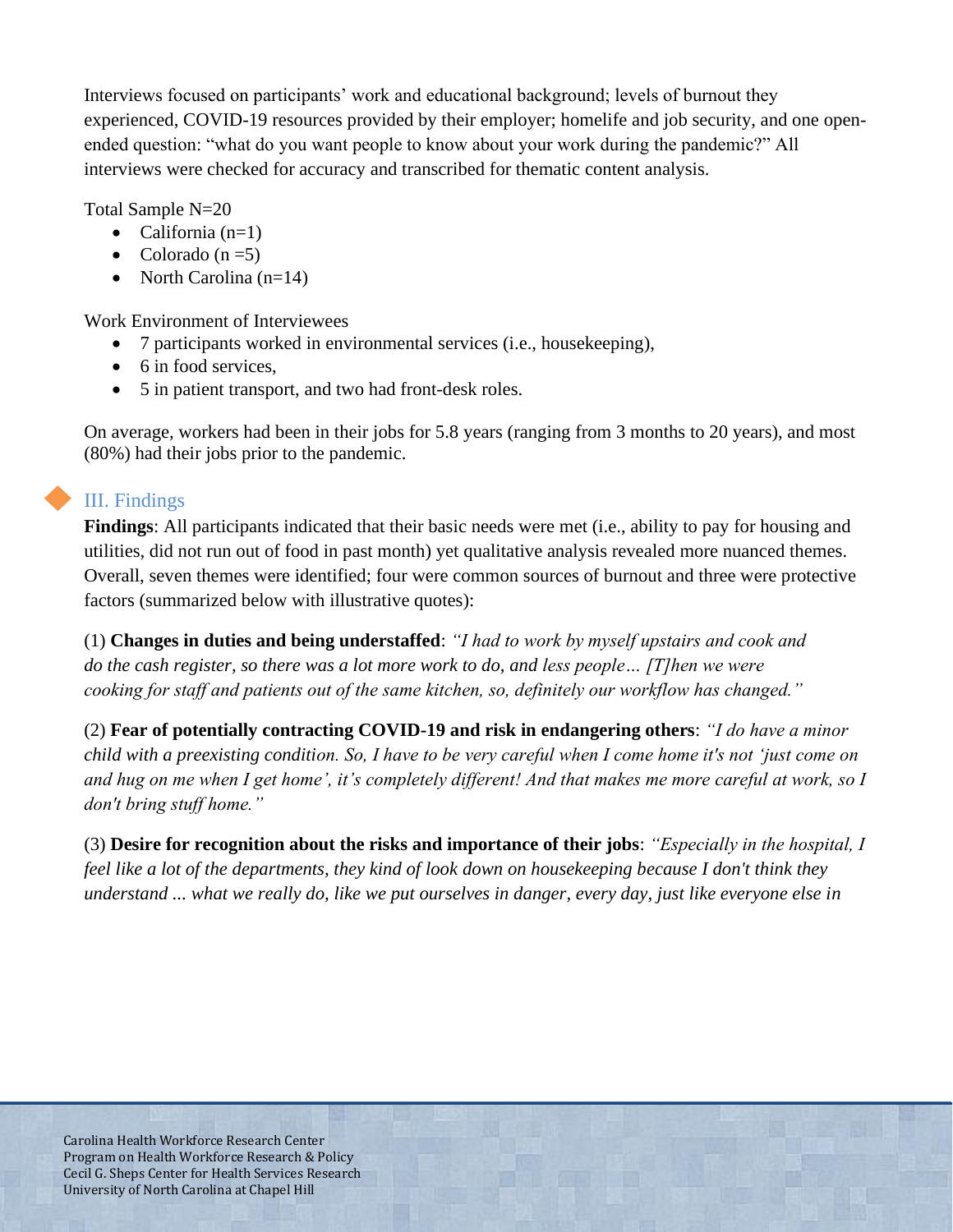*that in the hospital, sometimes even more... I feel like some other departments, they can appreciate that and then some of them actually look down on us for what we do."*

(4) **Lack of clarity around COVID-19 benefits and perceived unequal distribution of these resources**: *"The nurses, a lot of departments in the hospital got like I don't know what they call it...Hazard pay yeah and we in housekeeping we've never gotten it for some reason. I don't know why, and I don't feel that that's fair because we go in there when they discharged that COVID patient or send them to a different unit... and there's nobody more exposed in that room that we are. And I just don't feel that it's fair that other departments get that hazard pay, and we were not getting it."*

(5) **Employer provision of paid time off specifically designated for COVID-19**: *"I do know that if you do test positive it doesn't come out of your PTO; there's a special fund for COVID to pay the employees, so it doesn't affect PTO time."*

(6) **Organizational efforts to provide mental health support**: *"I don't remember the name of the program but it's basically a mental health program that you can call into and kind of get some mental health related release and get some questions and concerns off your chest. There was a couple of other opportunities. They didn't fire anybody, or put anybody on leave, so those areas that did shut down and like outpatient labs and or outpatient clinics and stuff they supported those families, through the initial part of the pandemic and tried to find other work for them elsewhere in the system."*

(7) **Self-coping strategies and a sense of pride in their jobs**: *"I have pride in what I do, and it doesn't bother me one minute that people think like that [disparagingly about housekeeping]. The world is a sad place that people actually do think like that, and we look down on the person just because he or she's a housekeeper. It's a job and I have my pride... I'm proud of what I do, I make a difference."*

# IV. Policy Implications

Respondents described feeling underappreciated despite having to do more in their jobs with less staff, and a heightened risk of their own safety. Clear communication on resources, PTO time for sick leave, mental health supports, and self-coping strategies were beneficial for participants. Despite their essential contributions to health service delivery and hospital operations, recognition of this work requires concrete interventions to support workers' tangible needs, while simultaneously also creating a culture shift in how this type of work is valued across health systems. *Given that the U.S. health system relies on millions of low-wage workers to keep health systems operational, identifying strategies that effectively support this workforce is greatly needed.* Housekeeping, food service, and patient transport workers are integral to the functioning of the entire health system, and without them, operations to clean, feed, and keep health systems moving will be further stymied by ongoing COVID-19 complexities. As

Carolina Health Workforce Research Center Program on Health Workforce Research & Policy Cecil G. Sheps Center for Health Services Research University of North Carolina at Chapel Hill